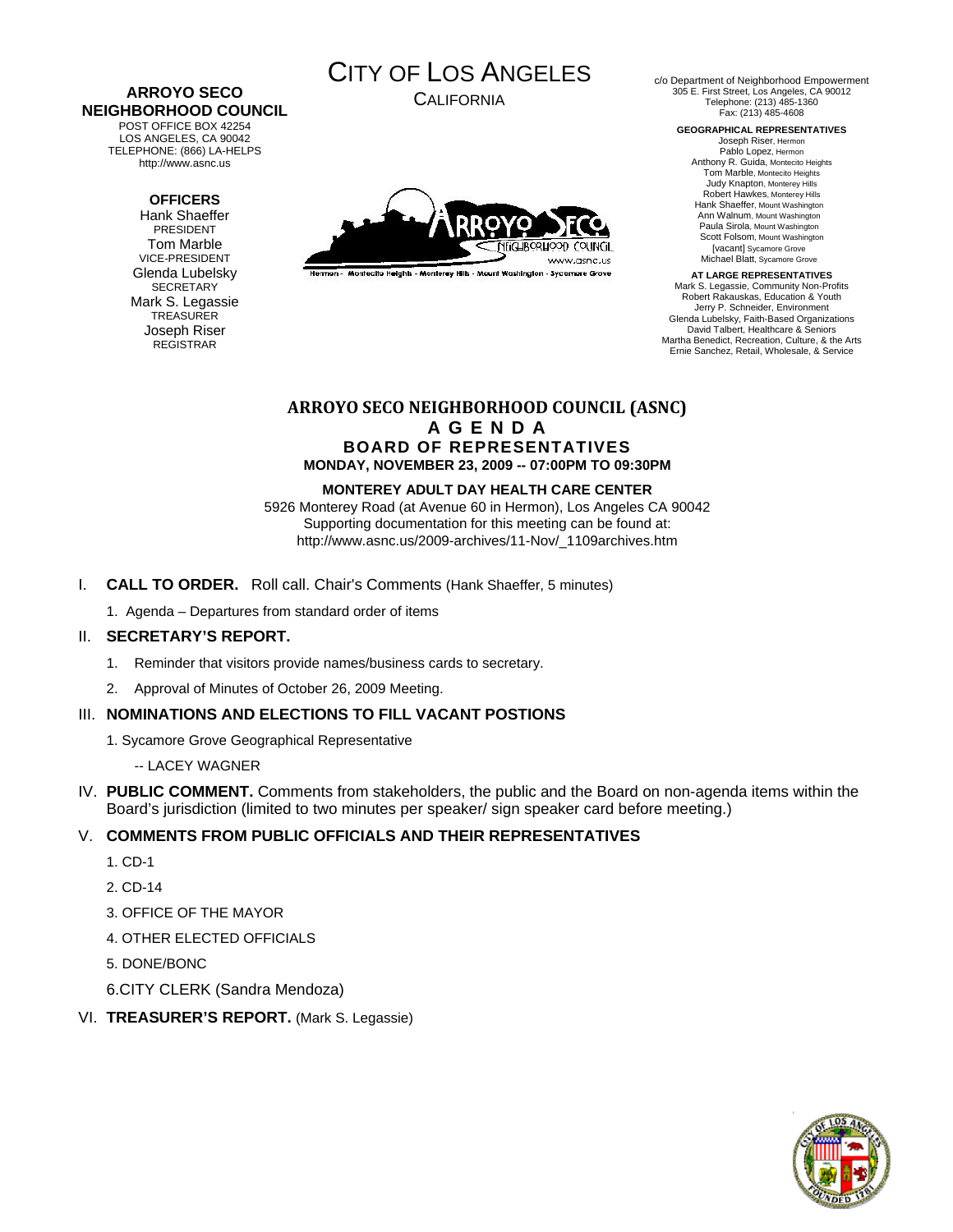# **ARROYO SECO NEIGHBORHOOD COUNCIL (ASNC)**

### **AGENDA, Page 2 MONDAY, NOVEMBER 23, 2009 · 07:00PM TO 09:30PM MONTEREY ADULT DAY HEALTH CARE CENTER**

### VII. **ACTION ITEMS.** Funding Requests and Related Matters.

1. IMPACT OF BUDGET SURVEY - Resolved that in allocating funds, the Board shall take into account the results of available survey data regarding the preferences of ASNC stakeholders as to the budget categories within which funds should be spent, but due to the fact that the Board does not control the categories of projects for which funding is actually requested, these survey results shall not binding on the Board.

 Resolved further that each funding request presented to the Board shall state the budget category into which the submitting party (or, if the submitting party fails to specify a category, the Finance Committee) believes the funding request falls, but the initial categorization of funding requests by applicants and/or the Finance Committee shall not be binding on the Board, and the Board shall be free to re-categorize projects, in whole or in part, if it feels that another category better applies. [*Hank Shaeffer*]

- 2. WAY FINDING SIGNAGE PROJECT \$3,000 Reconsideration of the funding of the Way Finding Signage Project in light of the Board's action on Agenda Item 1, and reconsideration of the categorization of the Project as "Culture and the Arts" rather than "Environmental and Beautification" in light of Agenda Items 1 and 3. [*Hank Shaeffer*]
- 3. WIRELESS MICROPHONES FOR ASNC BOARD MEETINGS \$500 *[Meeting Expenses]* Motion to approve an expenditure of up to \$500 for wireless microphones and related amplification equipment (if needed) for use at ASNC meetings. *[Hank Shaeffer]*
- 4. REPRINT OF DEBS PARK INFORMATIONAL BROCHURES \$1132 *[Category: Culture & Arts]* Motion to allocate up to \$1132. in community project funds to Debs Park Advisory Board for the reprint of informational brochures for Ernest Debs Regional Park. For distribution at community events and at the Audubon center. A clear, concise publication to promote this valuable local resource along the Arroyo Seco to all interested parties with a focus on the communities surrounding the park. *[Martha Benedict]*
- 5. WATERING OF 15 TREES ON MARMION WAY \$1500 *[Category: Env & Beautification]* Motion to allocate \$1500 in community project funds to the non-profit organization Northeast Trees to water 15 trees for one year on Marmion Way, near Ave. 43 (which borders the HHPNC). *[Mt. Washington Local issues]*.
- 6. PET ADOPTION BENEFIT *[Category: Festivals & Events]* Motion to allocate up to \$1500 in community project funds to support the "Adopt a Valentine" pet adoption benefit on Feb 13, 2010 at the North Central Animal Shelter (3201 Lacy St). Money will be used to purchase canopies, tables, chairs, tablecloths, skirts, prizes, games, spinners, raffles and water. \$500 also being requested from Atwater Village NC and \$1500 from Census 2010. *[Wendi Riser & Mark Legassie, Friends of Hermon Dog Park]*
- 7. HERMON HOLIDAY TREE LIGHTING *[Category: Festivals & Events]* Motion to allocate up to \$350 to co-sponsor the annual holiday tree lighting in Hermon, on December 6 at 6:30 p.m. Funds will be used to replace faded lights from past years (est. \$300), and buy candy canes for children attending this event. – [*Hermon Local Issues*].

### **VII ACTION ITEMS.** Non-Finance Related.

- 1 ELECTION PROCEDURES. Consideration of ASNC Election Procedures as proposed by the City Clerk, how candidates and stakeholders will qualify to receive a ballot, polling place information, election deadlines, etc. *[Sandra Mendoza]*
- 2. VOTING BY PRESIDENT. Report by Tom Marble (Rules and Elections) on motion to amend Standing Rules or Bylaws to enable the President to vote on ASNC business, and action as appropriate. *[Joe Riser]*
- 3. POSTING LOCATIONS. Resolved that having received no response since June from the DONE General Manager or staff regarding its request to reduce the number of physical posting locations for ASNC Local Issues meeting agendas, the ASNC Board of Representatives hereby amends its Standing Rules to instruct the chairs of single-community committees to post to the four (4) closest approved locations within or near their community 72 hours in advance. The Board further declares its sense that since the initial instructions for Neighborhood Councils at certification required the establishment of a minimum of five (5) posting locations, the requirement to post in four (4) physical locations along with the two online postings – [www.asnc.us](http://www.asnc.us/) and ASNCalert – is in keeping with the intent of DONE's posting requirements.



**ARROYO SECO NEIGHBORHOOD COUNCIL** Post Office Box 42254, Los Angeles, Ca90042 Phone (866) LA-HELPS www.asnc.us

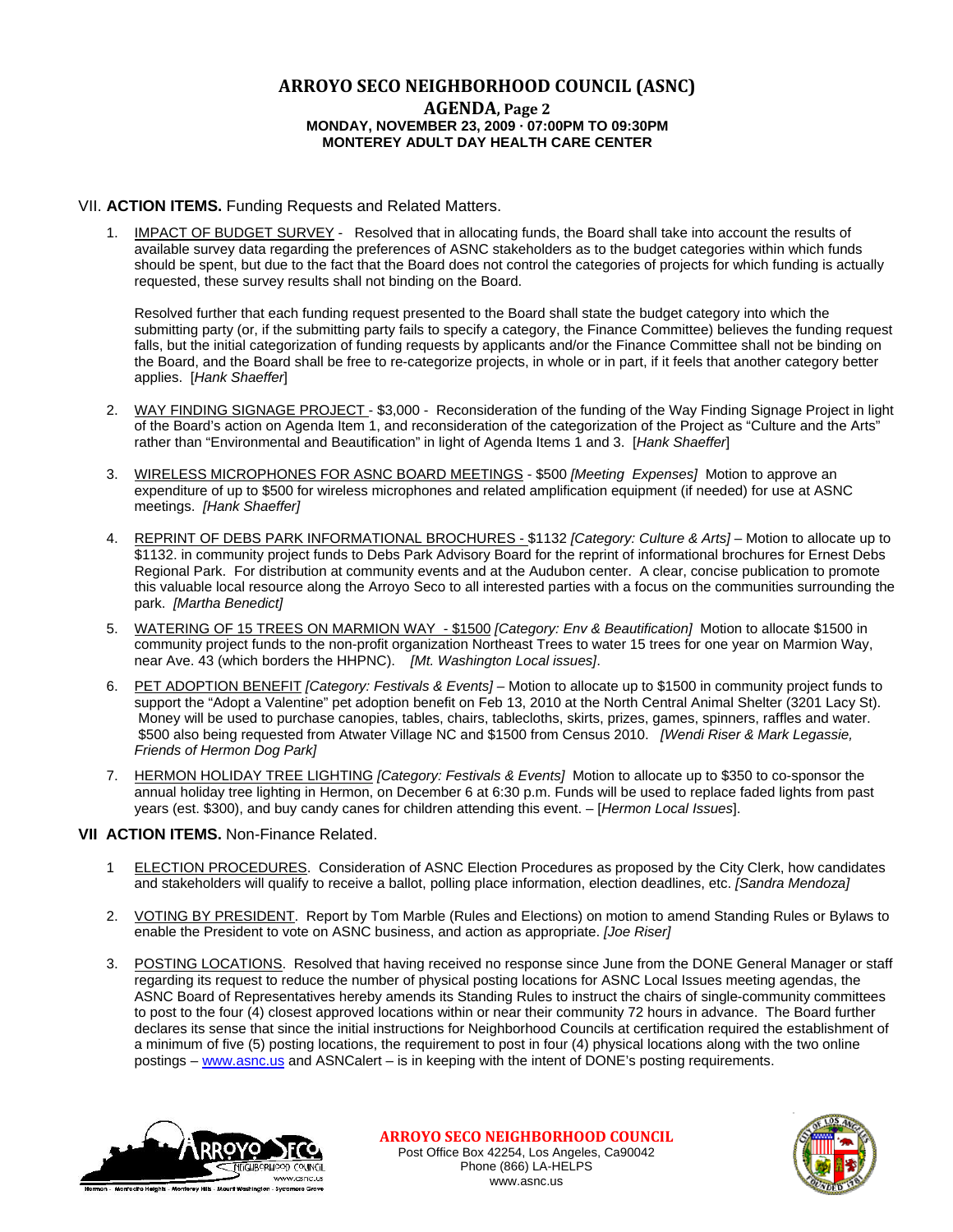# **ARROYO SECO NEIGHBORHOOD COUNCIL (ASNC) AGENDA, Page 3 MONDAY, NOVEMBER 23, 2009 · 07:00PM TO 09:30PM MONTEREY ADULT DAY HEALTH CARE CENTER**

- 3. ASNC CENSUS SUPPORT. Resolved that the ASNC is dedicated to help promote the 2010 US Census efforts via the ASNC website, email distribution, local events, and other promotional avenues in order to obtain the highest return possible for the US Census questionnaire for residents within ASNC boundaries. The benefit to ASNC stakeholders will include securing the maximum federal funds possible for the city of LA (since higher census returns = more federal dollars in the future). *[Mark Legassie]*
- 4. DECEMBER MEETING. Discussion of whether the Board will meet in December and if so, when and where. [Item from February Minutes: "Due to City's postponement of ASNC's 2009 election, schedule a regular Board meeting on 23- NOVEMBER- 2009 and consider whether to meet in DECEMBER-2009 (other than on the 28th), (Joseph Riser) There will be a Board meeting on 23-NOVEMBER- 2009 and the Board will meet on 28-DECEMBER- 2009; subject to change."
- 5. DWP LIAISON. Resolved that the ASNC shall vacate, for lack of communication with the Board, the position of DWP Liaison currently held by Peter Parrish. *[Joe Riser]*

### VIII. **COMMITTEE AND OTHER REPORTS.**

- 1. Local Issues.
	- (a) Hermon
	- (b) Montecito Heights
	- (c) Monterey Hills
	- (d) Mount Washington
	- (e) Sycamore Grove
- 2. Communications and Outreach (Joseph Riser)
- 3. Budget and Finance (Mark Legassie)
- 4. Environment (Jerry Schneider)
- 5. Community Garden (Paula Sirola)
- 6. Public Safety (Mark Legassie)
- 7. Report on Mayor's Budget Workshop (Paula Sirola)

### IX. **REPORTS FROM LIAISONS.** (10 minutes)

- 1. LOS ANGELES NEIGHBORHOOD COUNCILS COALITION (Ann Walnum)
- 2. MW ELEMENTARY SCHOOL MULTIPURPOSE ROOM (Ann Walnum)
- 3. FRIENDS OF SOUTHWEST MUSEUM (Ann Walnum)
- 4. DIRECTOR OF ANIMAL WELFARE (Lezle Stein, [thedogtrainer@hotmail.com](mailto:thedogtrainer@hotmail.com), 323-225-6700)
- 5. DWP (Peter Parrish, as appropriate)
- X. **NEW BUSINESS** (Committee referrals and/or future Board agenda items). (10 minutes)
	- 1. Comments from the Board on subject matters within its jurisdiction, and suggestions for future agenda items.
	- 2. Future meeting dates and locations (Hank Shaeffer)

Next meeting date: \_\_\_\_\_\_\_\_\_\_\_\_\_\_ at 07:00PM, \_\_\_\_\_\_\_\_\_\_\_\_\_\_\_\_\_\_\_\_ [See Item VII 4]

### XI. **ADJOURNMENT.**

**Funding requests**: Unless otherwise stated in the approved motion, any funds appropriated for community projects as a result of this meeting's actions: (1) will be drawn from the 2009-10 ASNC budget; and, (2) under ASNC standing rules, expenditure of any such funds must begin by June 30, 2010, or the appropriation will automatically lapse.



**ARROYO SECO NEIGHBORHOOD COUNCIL** Post Office Box 42254, Los Angeles, Ca90042 Phone (866) LA-HELPS www.asnc.us